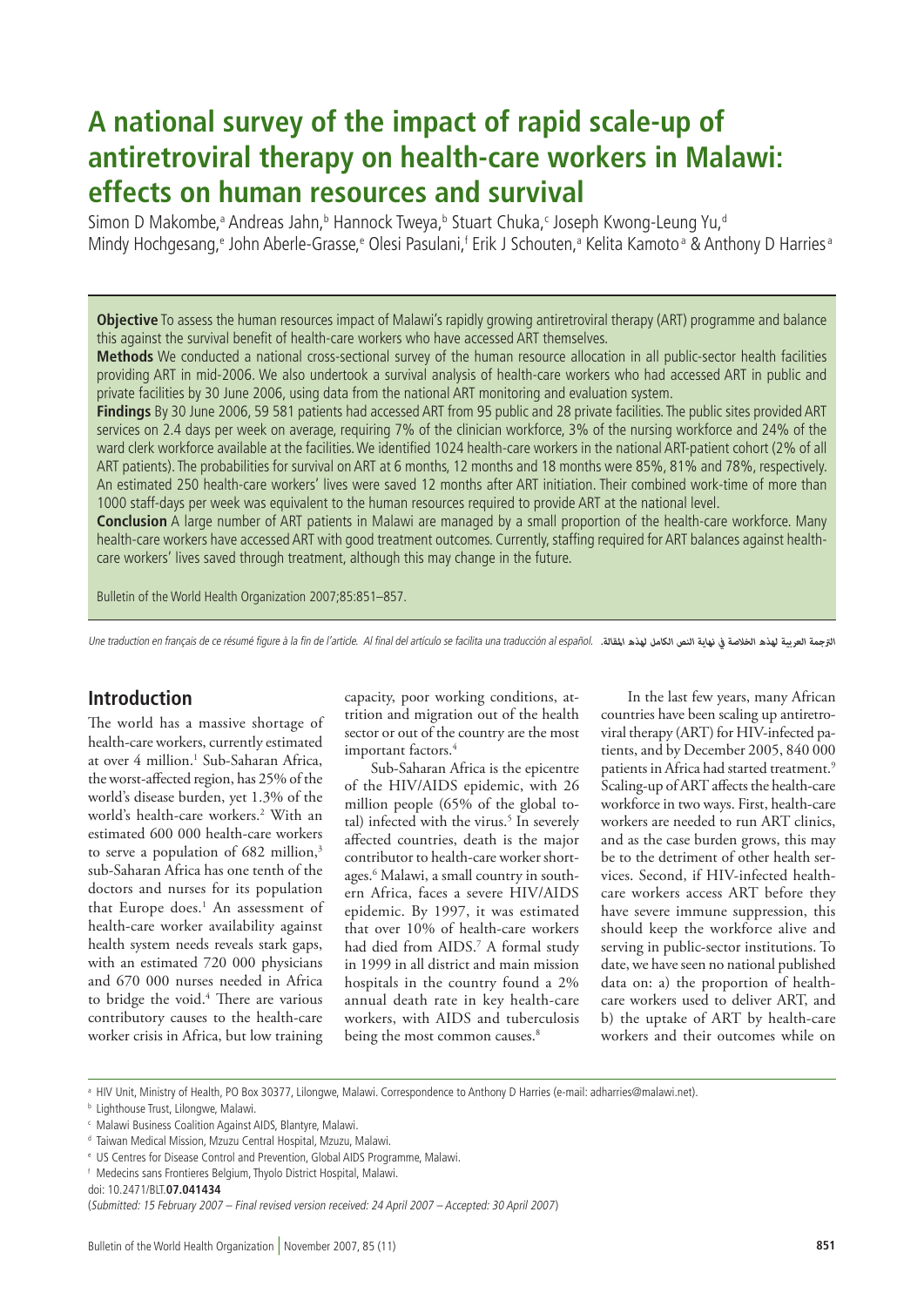treatment. We therefore carried out a national operational study to investigate these issues.

# **Methods**

### **Background**

The process of ART scale-up in Malawi in the public sector has already been described,<sup>10</sup> and only the main elements will be presented. By June 2004, only a few sites were delivering ART, and in the central hospitals patients had to pay for treatment. From June 2004 onwards, delivery of ART free of charge was rolled out to all public-sector facilities. A standardized approach is used: the use of one generic, fixed-dose combination first-line treatment with stavudine, lamivudine and nevirapine; a system of registration, monitoring and reporting of cases and outcomes; and quarterly supervision and evaluation of all ART sites.<sup>11</sup> HIV-positive patients are eligible for ART if they are in WHO clinical stage 3 or 4, or if their CD4 lymphocyte count is 250/mm<sup>3</sup> or less.<sup>12</sup> ART is only provided at Ministry of Health-accredited facilities according to national guidelines. Patients have appointments for clinical checkups and ARV dispensing at monthly intervals for the first six months, and thereafter follow-up visits are scheduled every two months for stable patients. If patients develop toxic side effects, there is a referral system for alternative first-line therapy. The process of ART scale-up in the private sector has followed a similar approach. The private sector provides ART at subsidized cost (US\$ 3.50 per course of treatment per month), and also uses Malawi's national ART monitoring and evaluation system.

When patients visit ART clinics each month, vital data are recorded using standardized monitoring tools. There is one ART patient treatment master card for each patient and one ART register per facility.10 Patients are registered with their demographic details, occupation, initial clinical staging and ART initiation date on master cards and in the register. Standardized outcomes and follow-up details are recorded monthly on master cards, then the latest follow-up status for each patient is updated to the ART register. Due to constrained resources, active follow-up of patients who fail to return to the clinic is not always possible. Despite this, more than half of the facilities regularly attempt to trace defaulters through community visits.

The health ministry's HIV unit and its partners conduct quarterly supervisory and monitoring visits to all ART sites in the country. The monitoring teams check the registers' accuracy and completeness and compare treatment master card details with entries to the register. Every three months, a quarterly cohort analysis is performed on the most recent three-month cohort of patients started on ART and the cumulative cohort of patients ever started on therapy, with outcomes censored at the end of the respective quarter.<sup>11</sup>

#### **Data collection and analysis**

All 95 ART facilities in the public sector and all 28 ART facilities in the private sector were visited between July and September 2006. Data for the April to June 2006 quarter and for all patients ever started on ART were collected, with treatment outcomes censored on 30 June 2006. Data were then entered into a Microsoft Excel spreadsheet for collation.

At each ART facility in the public sector, a standard form was used to collect information on the work time of clinicians, nurses and clerks allocated to the ART clinic. The total current contingent of health staff was obtained from the facility's administration. For the analysis, staff cadres were categorized into clinicians (doctors, clinical officers and medical assistants), trained nurses and ward clerks. In each facility clinic, the number of days or half-days allocated per week to ART service delivery, and the number of clinicians, nurses and clerks at the clinic on those days were documented. From this information, the staffing impact of ART clinics on the general health services was estimated at the national level as the proportion of clinician, nurse and clerk days used to run ART services.

From ART registers in the public and private sector, data were collected from the occupation column on the number of health-care workers who had ever accessed ART from the start of the service up to 30 June 2006. When a health-care worker was identified, the following information was obtained: health-care worker cadre (information provided by ART clinic staff), age, sex, date and reason for starting ART, including whether tuberculosis (TB) was a cause. The date and reason for termination of observation were recorded (retained alive on ART at closure of the

cohort on 30 June 2006, transferred out to another facility, stopped treatment, lost to follow-up for more than three months, death). Data were entered and cleaned in Microsoft Access and analysed using STATA version 9.2. Persons were considered to come under observation on the date of starting ART if they started during the free period or at the commencement of the national monitoring system in June 2004 if they had previously received ART. In this case, accumulated time on ART was considered in the survival analysis. Due to incomplete active ascertainment of deaths in the national monitoring and evaluation system, deaths, losses to follow-up and patients stopping ART were combined as the failure event. Observations were censored if the patient was alive and on ART by 30 June 2006 or if they were transferred to another facility before this time. The probability of survival on ART was estimated using the Kaplan–Meier method. Hazard ratios for survival were calculated after adjusting for background characteristics and Poisson regression was used for multivariate analyses. The impact of ART on health-care worker survival was analysed by comparing their observed survival to their projected survival based on mortality rates in Malawian patients from a natural history cohort assessed in the era before free ART.<sup>13</sup>

General measures are provided in all ART facilities to ensure confidentiality, consent for HIV testing, and counselling and support for those who receive a positive HIV test result. Specific data collected for this study did not include personal identifiers. The Malawi National Health Science Research Committee provides general oversight and approval for the collection and use of routine programmatic data for monitoring and evaluation. The United States of America (US) Centres for Disease Control and Prevention considered this study programme evaluation, which does not constitute human-subjects research.

# **Results**

By 30 June 2006, 57 366 patients (53 853 adults and 3513 children aged 14 years or less) had accessed ART in the 95 public-sector facilities in Malawi. At ART initiation, 5552 (9.7%) were in WHO clinical stage 1 or 2 with a low CD4 count, 38 122 (66.5%) were in stage 3 and 13 692 (23.9%) in stage 4.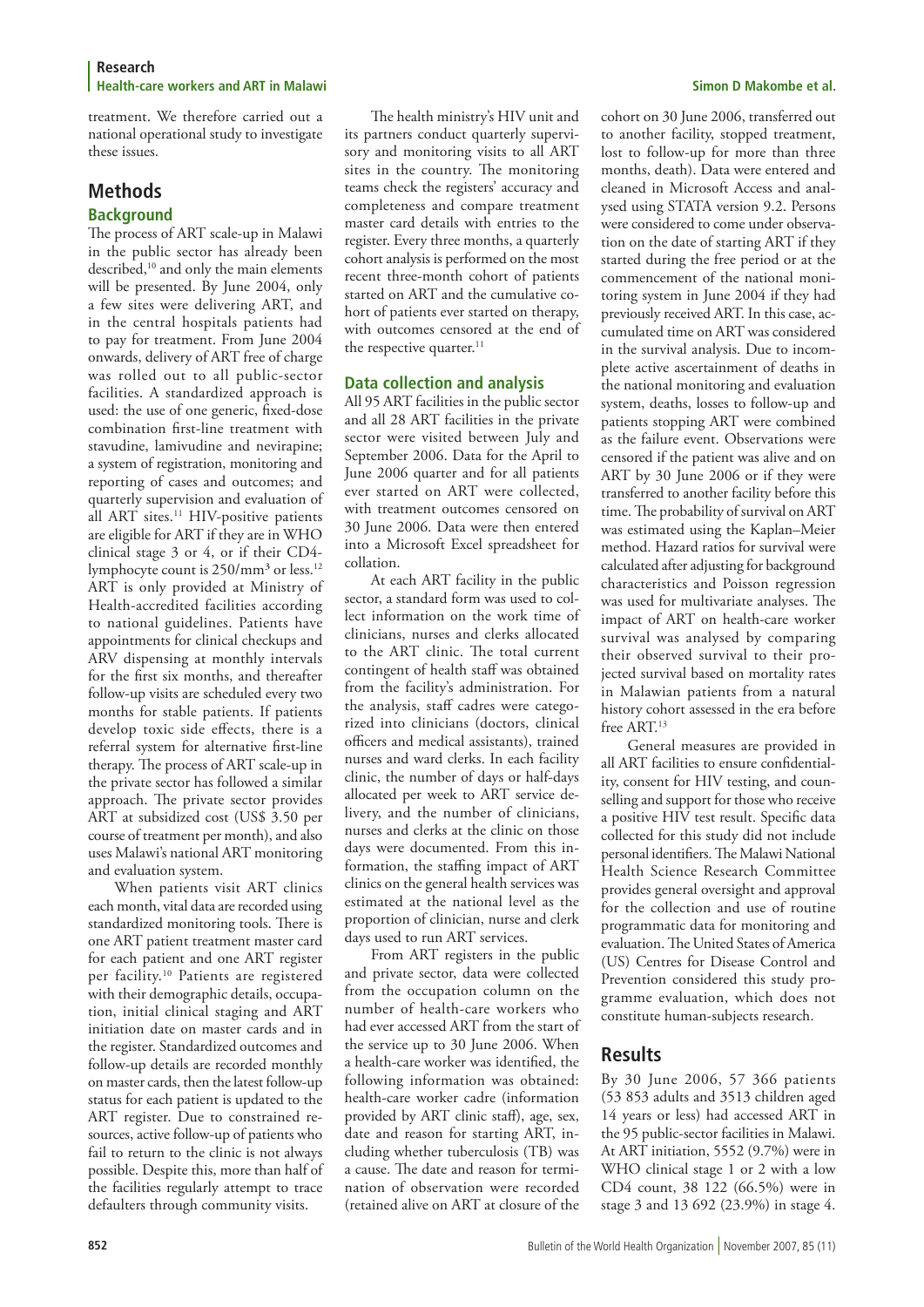#### Table 1. **National health-care worker allocation to ART clinic services in the public sector**

|                                                                                                                                                                        | <b>Clinician</b><br>days/week | <b>Nurse</b><br>days/week | <b>Clerk</b><br>days/week | <b>Total health-care</b><br>worker days/week |
|------------------------------------------------------------------------------------------------------------------------------------------------------------------------|-------------------------------|---------------------------|---------------------------|----------------------------------------------|
| A. Number of staff workdays per week available<br>for all health service delivery at the public<br>hospitals and health centres providing ART<br>services <sup>a</sup> | 4 1 3 1                       | 10454                     | 1 104                     | 15 689                                       |
| B. Number (%) of staff workdays per week<br>required for ART services                                                                                                  | $300(7.2\%)$                  | $355(3.4\%)$              | 261 (23.6%)               | $916(5.8\%)$                                 |

ART antiretroviral therapy.

a Assumption: 230 days worked by each staff member per year.

By 30 June 2006, 41 549 (72.4%) patients were alive and on ART at the facility where they had first registered. A cohort analysis showed that 70.2% of 7647 patients were alive and on ART at 6 months, and 62.5% of 5316 were alive and on ART at 12 months. By 30 June 2006, there were 2215 patients (2125 adults and 90 children) in the private sector who had ever started on ART from 28 facilities. Of these, 1931 (87.2%) were alive and on ART at the facility where they had first registered.

A total of 939 clinicians (187 doctors, 550 clinical officers and 202 medical assistants), 2376 nurses and 251 ward clerks were working at the 95 public-sector facilities that provided ART. Assuming an annual average of 230 days worked (4.4 days/week) by each staff member, the total staff workdays per week available for health service delivery for clinicians, nurses and clerks are shown in Table 1. ART services were provided on a total of 224 clinicdays per week, equivalent to an average of 2.4 days per facility. The number of clinician-, nurse- and clerk-staff workdays required for ART services are also shown in Table 1.

#### **Health-care workers and ART**

Occupation was known for 56 630 (95.0%) of the total national ARTpatient cohort (59 581). Of these, 1024 (1.8%) were health-care workers; two had unknown outcome data and were excluded from further analysis. There were 363 men and 659 women, whose mean age was 39.7 years (range 19–65 years). The public sector had registered 973 and the private sector 49 (4.8%) health-care workers. There were 73 clinicians (7 doctors, 44 clinical officers and 22 medical assistants), 225 nurses, 232 ward support staff, 387 ancillary staff (e.g. hospital technicians, health surveillance assistants) and 105 of unknown cadre. Clinical stage at ART initiation was documented in 916 cases: 148 (16.2%) started in WHO clinical stage 1 or 2 with a low CD4 count, 529 (57.8%) in stage 3 and 239 (26.1%) in stage 4. Tuberculosis was a common stage-defining condition in 192 (18.8%) health-care workers, and was significantly more common in ward support staff (23.3%) compared with all other cadres (13.3%; *P* < 0.001).

Of health-care workers started on ART, more nurses (24.0%) and clinicians (16.4%) had accessed therapy at the time when this treatment had to be paid for compared with other cadres (7.5%), and had therefore a longer average exposure to ART. The median observation time for patients on free ART was 8.4 months.

By 30 June 2006, 793 (77.6%) health-care workers were alive and on ART at their registration facility, 119 (11.6%) had died, 5 (0.5%) had stopped treatment, 65 (6.4%) had transferred to another facility and 40 (3.9%) were lost to follow-up. The probability of being alive and on ART at 6, 12 and 18 months was 85.1%, 81.3% and 78.2% respectively (see Fig. 1). Univariate analysis showed that the probability of staying alive and on ART was higher in women (hazard ratio, HR 1.61), in nurses (HR 1.89) and in patients starting ART in WHO stage 1 or 2 with a low CD4 count (HR 2.44); see Table 2. After adjusting for gender, health-care worker cadre and WHO stage, only patients with stage 1 or 2 with a low CD4 count had a significantly higher probability of staying alive and on ART (HR 3.05).

Table 3 shows the impact of ART on survival of the health-care worker cohort by using data from the natural history cohort, as described above.<sup>13</sup> Health-care workers in stages 3 and 4 experienced a 70% reduction in mortality at 12 months. There was no



Fig. 1. **Survival probability in health-care workers starting ART <sup>a</sup>**

 $N = 1022$ ; 875 life-years of observation.

ARV, antiretroviral therapy.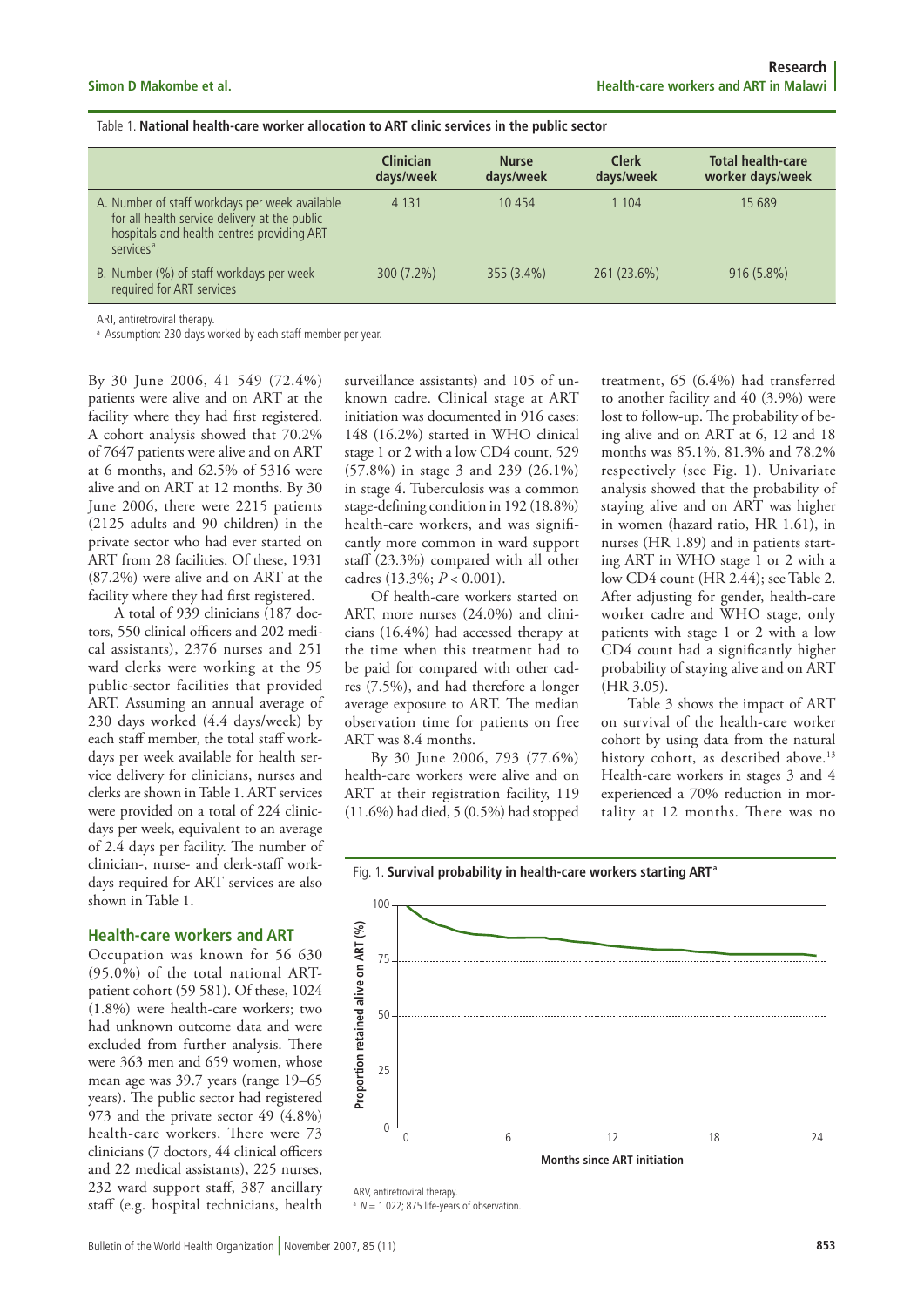Table 2. **Factors in health-care workers associated with an increased probability of staying alive and on ART**

|                                    | $\mathsf{n}$ | $%$ of $N$ | Crude 1/HR<br>(95% CI) |                 | <b>Adjusted 1/HR</b><br>$(95\% \text{ Cl})^{\text{a}}$ |                 |
|------------------------------------|--------------|------------|------------------------|-----------------|--------------------------------------------------------|-----------------|
| <b>Sex</b>                         |              |            |                        |                 |                                                        |                 |
| Men                                | 363          | 35.5%      | $\mathbf{1}$           |                 | 1                                                      |                 |
| Women                              | 659          | 64.5%      | 1.61                   | $(1.18 - 2.17)$ | 1.37                                                   | $(0.92 - 2.03)$ |
| <b>Age starting ART</b>            |              |            |                        |                 |                                                        |                 |
| 19-34 years                        | 263          | 25.7%      | $\mathbf{1}$           |                 | 1                                                      |                 |
| 35-44 years                        | 465          | 45.5%      | 0.90                   | $(0.61 - 1.30)$ | 0.95                                                   | $(0.63 - 1.42)$ |
| 45-65 years                        | 283          | 27.7%      | 1.16                   | $(0.76 - 1.79)$ | 1.07                                                   | $(0.67 - 1.71)$ |
| Unknown                            | 11           | 1.1%       |                        |                 |                                                        |                 |
| WHO clinical stage at start of ART |              |            |                        |                 |                                                        |                 |
| 1 or 2, $CD4 < 250$                | 176          | 17.2%      | 2.44                   | $(1.37 - 4.27)$ | 3.05                                                   | $(1.53 - 6.10)$ |
| 3                                  | 580          | 56.8%      | $\mathbf{1}$           |                 |                                                        |                 |
| 4                                  | 265          | 25.9%      | 0.73                   | $(0.52 - 1.01)$ | 0.72                                                   | $(0.51 - 1.02)$ |
| Unknown                            | 1            | 0.1%       |                        |                 |                                                        |                 |
| Heath-care worker cadre            |              |            |                        |                 |                                                        |                 |
| MO, CO, MA                         | 73           | 7.1%       | 0.83                   | $(0.48 - 1.43)$ | 0.87                                                   | $(0.49 - 1.54)$ |
| <b>Nurses</b>                      | 225          | 22.0%      | 1.89                   | $(1.23 - 2.94)$ | 1.57                                                   | $(0.96 - 2.57)$ |
| Ward support staff                 | 232          | 22.7%      | 1.23                   | $(0.81 - 1.85)$ | 1.14                                                   | $(0.74 - 1.74)$ |
| Ancillary staff                    | 387          | 37.9%      | 1                      |                 |                                                        |                 |
| <b>Unknown</b>                     | 105          | 10.3%      |                        |                 |                                                        |                 |
| <b>Total</b>                       | 1022         |            |                        |                 |                                                        |                 |

ART, antiretroviral therapy; CI, confidence interval; CO, clinical officer; HR, hazard ratio; MA, medical assistant; MO, medical officer.

<sup>a</sup> HR adjusted for gender, WHO clinical stage and health-care worker cadre.

significant 12-month survival benefit in health-care workers in stage 1 or 2, although these patients may have been more immunosuppressed than those in the natural history cohort by virtue of all having a CD4 count of less than 250/mm<sup>3</sup>. Based on the distribution of clinical stages in the health-care worker cohort, 257 health-care workers were projected to survive at 12 months after treatment initiation who would otherwise have died without ART.

# **Discussion**

This is the first report from sub-Saharan Africa examining the important interaction between ART scale-up and healthcare workers at a national level. In the public-sector ART facilities, 7% of clinician time and 3% of nursing time was allocated for delivering ART services. This allocation had allowed over 57 000 patients to access ART, with over 40 000 being followed up on a monthly basis. The small proportion of health-care workers' time spent on delivering ART to large numbers of patients reflects the simple, standardized approach to ART care that Malawi has developed.<sup>10</sup>

The official 2006 statistics of healthcare workers in government and mission sectors of Malawi<sup>14</sup> enumerated 1278 clinicians (doctors, clinical officers and medical assistants) and 2720 nurses. 73 clinicians and 225 nurses were on ART. If they were all from the government and mission sectors, this would constitute 5.7% of clinicians and 8.3% of nursing the workforces respectively. An unknown proportion of clinicians and nurses in our health-care workers cohort were likely to have been from private or nongovernmental facilities, and the preservation of their work capacity through ART would therefore not directly benefit the public health sector. However, Malawi's private and nongovernmental health sector is small and the estimation of the positive impact of ART on human resources in the public sector is still likely to be valid. The uptake of ART among health-care workers contrasts with that of the adult general population of Malawi (estimated at 5.5-6 million), $15$  where about 1% of people so far have started on ART. The reasons are speculative, but would include health-care workers' better and easier access to hospital laboratories and ART clinics, and a better understanding of the life-saving effects of medication.

The majority of health-care workers had accessed free ART in the public sector, while 4% opted for service at

subsidized cost in the private sector, possibly for reasons of confidentiality. Treatment outcomes were good. Although direct comparisons with the general patient cohort analysis are not valid due to differences in data ascertainment and analysis, health-care workers had a considerably better survival probability at 6 and 12 months. One of the likely reasons is that more health-care workers started ART in earlier disease stages, as those in stages 1 and 2 had improved outcomes relative to patients who started in stages 3 and 4. Strategies to further increase the access of individuals, including health-care workers, to CD4 testing and ART are important, as this may increase longer-term survival and reduce morbidity to decrease the HIV-related burden on the health-care system.

Access to ART had saved the lives of at least 250 out of 1022 health-care workers after 12 months of treatment. This is a conservative estimate, because deaths as well as treatment stops and clinic defaults were interpreted as "failure to survive on ART" in the survival analysis. It is known from the national cohort reports that 85–95% of patients alive and on ART are ambulatory and able to work.<sup>11</sup> Assuming similar rates for the health-care-worker cohort, the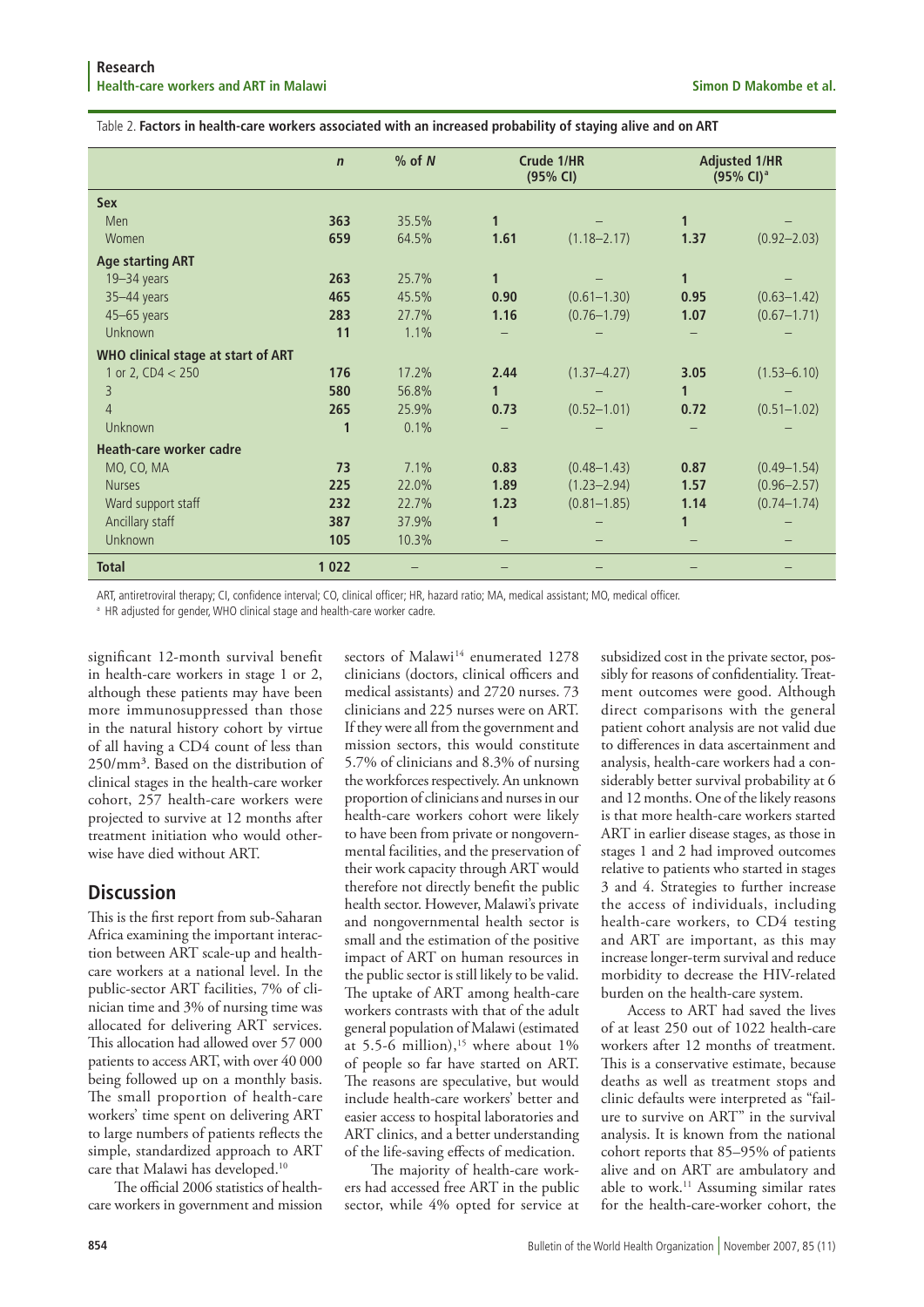Table 3. **Mortality rates and cumulative 12-month survival probabilities for health-care workers on ART and projected survival based on mortality rates from a natural history cohort in Malawi from the era before free ART <sup>13</sup>**

|                   |             | <b>Health-care worker cohort on ART</b> |                 |                                             |                           |    | <b>Malawi natural history cohort</b> |     |                                             |               |  |
|-------------------|-------------|-----------------------------------------|-----------------|---------------------------------------------|---------------------------|----|--------------------------------------|-----|---------------------------------------------|---------------|--|
| <b>WHO</b>        | $\mathbf n$ |                                         | MR/100 pyrs $a$ | 12-month survival                           |                           |    | MR/100 pyrs $a$                      |     | 12-month survival                           |               |  |
| clinical<br>stage |             |                                         | (95% CI)        | <b>Survival</b><br>probability <sup>b</sup> | No.<br>alive <sup>c</sup> |    | (95% CI)                             |     | <b>Survival</b><br>probability <sup>b</sup> | No.<br>alivec |  |
| 1 or 2            | 176         | 8                                       | $(5 - 13)$      | 92%                                         | 162                       |    | $(2-12)$                             | 1.6 | 95%                                         | 167           |  |
|                   | 580         | 19                                      | $(15 - 23)$     | 83%                                         | 480                       | 62 | $(42 - 86)$                          | 0.3 | 54%                                         | 312           |  |
| $\overline{4}$    | 265         | 26                                      | $(20 - 34)$     | 77%                                         | 204                       | 88 | $(35 - 180)$                         | 0.3 | 41%                                         | 110           |  |
| Total             | 1 0 2 1     | $\overline{\phantom{0}}$                |                 |                                             | 846                       |    |                                      |     |                                             | 589           |  |

ART, antiretroviral therapy; CI, confidence interval; MR, mortality rate; MRR, mortality rate ratio; pyrs, person-years.

**B** Failure events (deaths, treatment stops and clinic defaults) per 100 person-years of observation. Follow-up studies in Malawi have shown that the majority of ART clinic defaulters are unrecognized deaths (unpublished data). In the natural history cohort, failure events are actual deaths only.

**b** Cumulative probability of survival at 12 months after ART initiation. For the natural history cohort, the estimate is based on e<sup>(-MR\*1)</sup> of the 1-year mortality rates quoted in the study, assuming an approximately constant mortality rate over the first 12 months. To improve comparability, the same method was used for the health-care worker cohort (the actual cumulative survival probabilities based on the Kaplan–Meier method were 89%, 82% and 77%, respectively).

 $\cdot$  Projection of the number of health-care workers alive by 12 months after ART initiation, estimated as the number of individuals in each clinical stage category multiplied by the respective survival probability.

d MRR = MR of health-care worker on ART / MR of natural history cohort.

250 who survived due to ART would account for a gain of 1000 health-care worker days per week at the national level. This balances favourably against the approximately 1000 health-care worker days per week that are required for ART service provision at the national level.

This operational study used data from the routine national monitoring system and therefore has some limitations. The actual work hours of clinicians, nurses and clerks on ART clinic days were unknown, and we have not accounted for the time managing ART patients who require hospital admission. For the calculation of the total work time denominator, we have assumed that health-care workers provide 230 full days annually, which is likely to be an overestimate as staff absenteeism may be high in government health services. Occupation was unknown for some patients, and clinic staff members indicated that some health-care workers had registered under different names and occupations to avoid identification.

Thus, we have probably underestimated the number of health-care workers who were treated with ART. The transfer of patients between sites leads to a duplication of observation time, and this will have led to an overestimation of survival probabilities. However, since only about 7% of ART patients in the national cohort are transfers, the effect is likely to be small.

The strengths of the study are that it is a national, comprehensive survey, and we are not aware of facilities providing ART in Malawi that are not included in this study. The national monitoring system for ART is standardized and used by all public and private facilities. Routine validation of data is carried out during quarterly supervision of all sites through cross-checking of ART treatment master cards and ART registers, resulting in relatively high data quality.

In the future, the further gains of placing health-care workers on ART may not keep pace with increased staffing needs for ART service delivery as more Malawians access HIV treatment.

The programme will then pose an increasing demand on the health-care system, and this may affect the quality of general health service delivery.16 With Malawi having one of the world's worst ratios of doctors and nurses per capita,<sup>17</sup> ART delivery will have to rely on less skilled personnel if general health services are to be maintained.

#### **Acknowledgements**

Supervisory and monitoring visits were financed by WHO. An anonymous donor supported the extra operational research activities needed for this study. Andreas Jahn is supported by the International Training and Education Center on HIV, Seattle, Washington, USA. Erik Schouten is supported by Management Sciences for Health, USA. Anthony Harries is supported by Family Health International, USA, and holds an honorary position at the London School of Hygiene and Tropical Medicine.

**Competing interests:** None declared.

#### **Résumé**

#### **Enquête nationale consacrée aux effets du passage rapide à l'échelle supérieure du programme de traitement antirétroviral sur les agents de santé au Malawi : impact en termes de ressources humaines et de survie**

**Objectif** Evaluer l'impact en termes de ressources humaines du développement rapide du programme de traitement antirétroviral (ART) au Malawi et le confronter au bénéfice lié à la survie des agents de santé ayant eu accès pour eux-mêmes au traitement ART. **Méthodes** Nous avons mené une enquête transversale à l'échelle du Malawi sur la répartition des ressources humaines dans tous les établissements médicaux publics délivrant le traitement ART depuis mi-2006. Nous avons également effectué une analyse du taux de survie des agents de santé ayant, au 30 juin 2006, eu accès au traitement antirétroviral dans des établissements médicaux publics ou privés à partir des données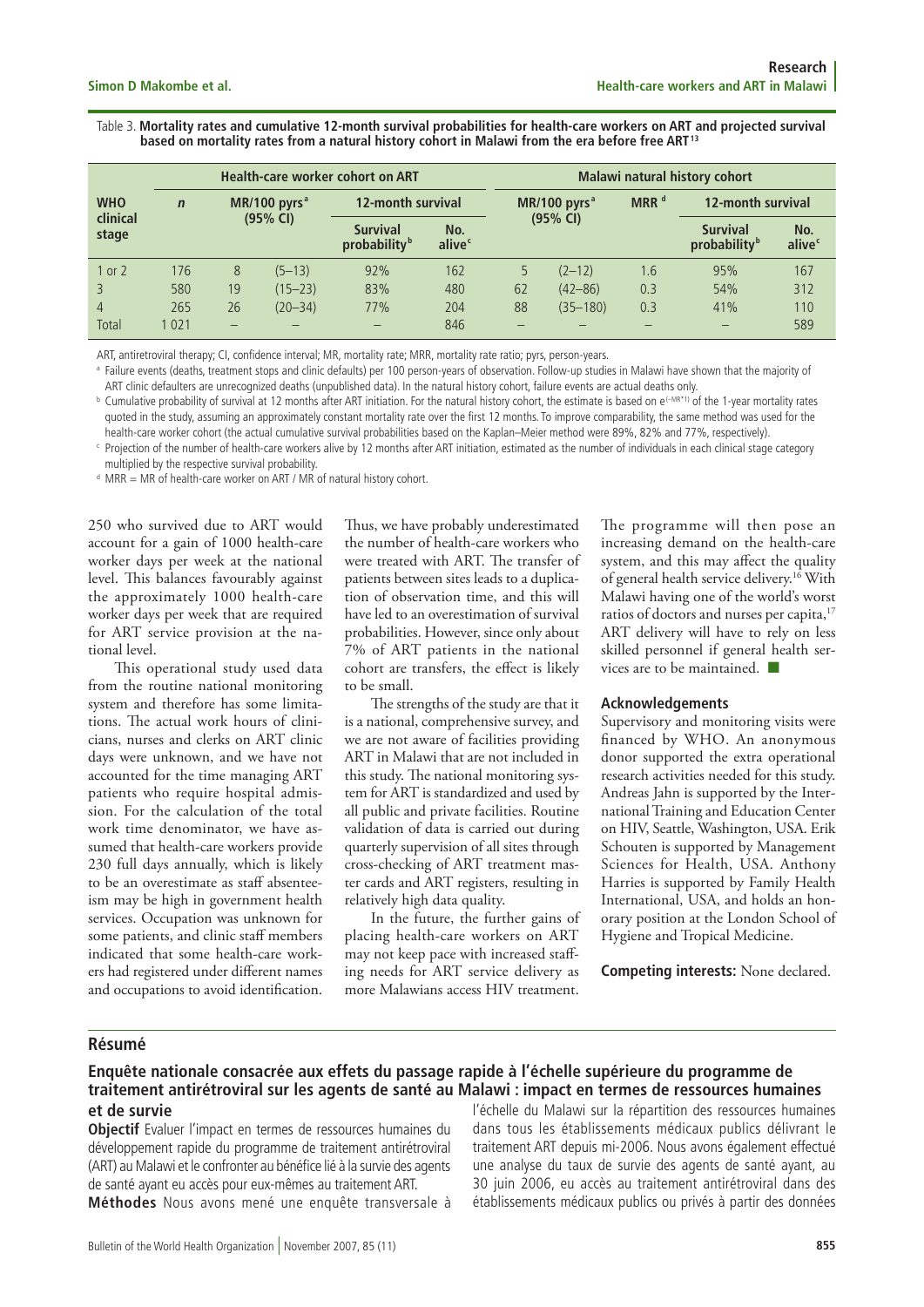#### **Research Health-care workers and ART in Malawi Simon D Makombe et al.**

fournies par le système national de surveillance et d'évaluation des ART.

**Résultats** En juin 2006, 59 581 patients avaient eu accès au traitement ART dans le cadre d'un établissement médical public (95 établissements) ou privé (28 établissements). En moyenne, les établissements publics délivraient ce traitement sur 2,4 jours par semaine et utilisaient pour ce faire 7 % de leur personnel clinique, 3 % de leur personnel infirmier et 24 % de leur personnel administratif. Nous avons identifié 1024 agents de santé parmi la cohorte nationale de personnes ayant bénéficié d'un traitement ART (soit 2 % de l'effectif total de cette cohorte). Les probabilités de survie sous ART à 6 mois, 12 mois et 18 mois étaient respectivement de 85, 81 et 78 %. On estime à 250 le nombre d'agents de santé qui ont été maintenus en vie 12 mois après le début de leur traitement. Au total, le temps de travail préservé correspondant représente plus de 1000 personnes-jours par semaine, soit l'équivalent des ressources nécessaires pour délivrer le traitement ART à l'échelle du pays.

**Conclusion** Un grand nombre de patients sous ART ont été pris en charge au Malawi par une faible proportion du personnel médical. Nombre d'agents de santé ont eu accès au traitement antirétroviral avec de bons résultats thérapeutiques. Actuellement, les besoins en personnel pour la délivrance du traitement ART sont équivalents aux ressources humaines préservées par le maintien en vie, grâce au traitement, des agents de santé malades, cette situation pouvant néanmoins évoluer dans l'avenir.

#### **Resumen**

#### **Encuesta nacional sobre el impacto de la expansión rápida de la terapia antirretroviral en los trabajadores sanitarios en Malawi: efectos en los recursos humanos y la supervivencia**

**Objetivo** Evaluar el impacto que ha tenido en los recursos humanos el programa de terapia antirretroviral (TAR) rápidamente extendido en Malawi, contrastando ese dato con los beneficios logrados en lo relativo a la supervivencia de los trabajadores sanitarios que han accedido a la TAR.

**Métodos** Realizamos una encuesta transversal nacional sobre la distribución de los recursos humanos en todos los establecimientos de salud del sector público que proporcionaban TAR a mediados de 2006. Llevamos a cabo también un análisis de supervivencia de los trabajadores sanitarios que habían tenido acceso a la TAR en centros públicos y privados hasta el 30 de junio de 2006, utilizando para ello datos del sistema nacional de vigilancia y evaluación de la TAR.

**Resultados** A 30 de junio de 2006, 59 581 pacientes habían accedido a la TAR en 95 centros públicos y 28 privados. Los centros públicos ofrecían servicios de TAR 2,4 días a la semana por término medio y absorbían un 7% del personal médico, el 3% del personal de enfermería, y un 24% de los auxiliares administrativos de los establecimientos. Identificamos a 1024 trabajadores sanitarios de la cohorte nacional de pacientes tratados con TAR (2% de todos los pacientes sometidos a TAR). Las probabilidades de supervivencia entre quienes recibían TAR a los 6 meses, 12 meses y 18 meses eran de un 85%, 81% y 78%, respectivamente. A los 12 meses de dar comienzo a la TAR, se estima que se había salvado la vida a unos 250 trabajadores sanitarios. Su tiempo de trabajo combinado, más de 1000 díaspersona por semana, equivalía a los recursos humanos requeridos para proporcionar la TAR a nivel nacional.

**Conclusión** Un gran número de pacientes sometidos a TAR en Malawi son tratados por una pequeña proporción de la fuerza laboral sanitaria. Muchos trabajadores sanitarios han accedido a la TAR con buenos resultados terapéuticos. Actualmente el personal requerido para administrar la TAR es similar al mantenido con vida gracias al tratamiento, pero esto podría cambiar en el futuro.

#### **ملخص**

# **مسح وطني حول تأثري االرتقاء الرسيع بـربنامج املعالجة مبضادات الفريوسات الرجوعية عىل موظفي الرعاية الصحية يف ماالوي: تأثرياته عىل املوارد البرشية والبقاء عىل قيد الحياة**

الهدف: تقييم تأثير الارتقاء السريع بـبرنامج المعالجة <sub>ك</sub>مضادات الفيروسات القهقرية وموازنة ذلك بالفائدة املتحصلة من بقيا موظفي الرعاية الصحية الذين أتيحت لهم املعالجة بهذه العقاقري.

**الطريقة:** أجرى الباحثون مسحاً وطنياً مستعرضاً حول توزيع املوارد البشرية في جميع مرافق الرعاية الصحية التابعة للقطاع العام التي توفر المعالجة مضادات الفيروسات الرجوعية، وذلك في منتصف 2006. كما أجرى ً الباحثون تحليال لبقيا موظفي الرعاية الصحية الذين أتيحت لهم املعالجة بهذه العقاقري يف املرافق العامة والخاصة حتى 30 حزيران/يونيو ،2006 مستخدمني معطيات مستمدة من النظام الوطني لرصد وتقيـيم املعالجة مبضادات الفريوسات الرجوعية.

ا**لموجودات:** تلقى581 59 مريضاً، حتى 30 حزيران/يونيو 2006، المعالجة<br>مضادات الفروسات الرجوعية، في 95 مرفقاً صحياً عاماً، و28 مرفقاً صحياً خاصاً، وقدَّمت المرافق العامة المعالجة بهذه العقاقير عمدل 2.4 يوماً في الأسبوع مما تطلَّب وجود 7% من القوى العاملة من الأطباء السريريـين، و%3 من القوى العاملة من التمريض، و%24 من القوى العاملة من كتبة األجنحة املتوفرة بهذه املرافق. ووجد الباحثون أن 1024 من موظفي الرعاية

الصحية يتلقون املعالجة مبضادات الفريوسات الرجوعية ضمن مجموعـة المرضى الوطنيـين الذين يتلقون المعالجـة بهـذه العقاقير (2% من مجموع المرضى الذين يعالجون مضادات الفروسات الرجوعية). وبلغت نسبة احتمال البقيا مع المعالجة مضادات الفيروسات الرجوعية بعد 6 أشهر من بدء المعالجة 85%، وبعد 12 شهراً 81%، وبعد 18 شهراً 78%. وأمكن إنقاذ حياة نحو 250 موظف رعاية صحية بعد 12 شهرا من بدء املعالجة بهذه العقاقير ً. وكان وِقت عملهم المجمّع الذي بلغ أكثر من 1000 يوم عمل في الأسبوع مساوياً للموارد البشرية المطلوبة لتوفير المعالجة مضادات الفريوسات الرجوعية عىل املستوى الوطني.

**االستنتاج:** هناك قسم صغري من موظفي الرعاية الصحية يتوىل التدبري العالجي لعدد ضخم من املرىض الذين يتلقون املعالجة مبضادات الفريوسات الرجوعية. وقد أتيحت المعالجة بهذه العقاقر للعديد من موظفي الرعاية الصحية والتي أسفرت عن حصائل عالجية جيدة. واآلن فإن حياة موظفي الرعاية الصحية التي أمكن إنقاذها من خلال المعالجة تعادل العمالة المطلوبة لتوفير المعالجة مضادات الفيروسات الرجوعية، رغم إمكانية تغير هذا الأمر مستقبلا.